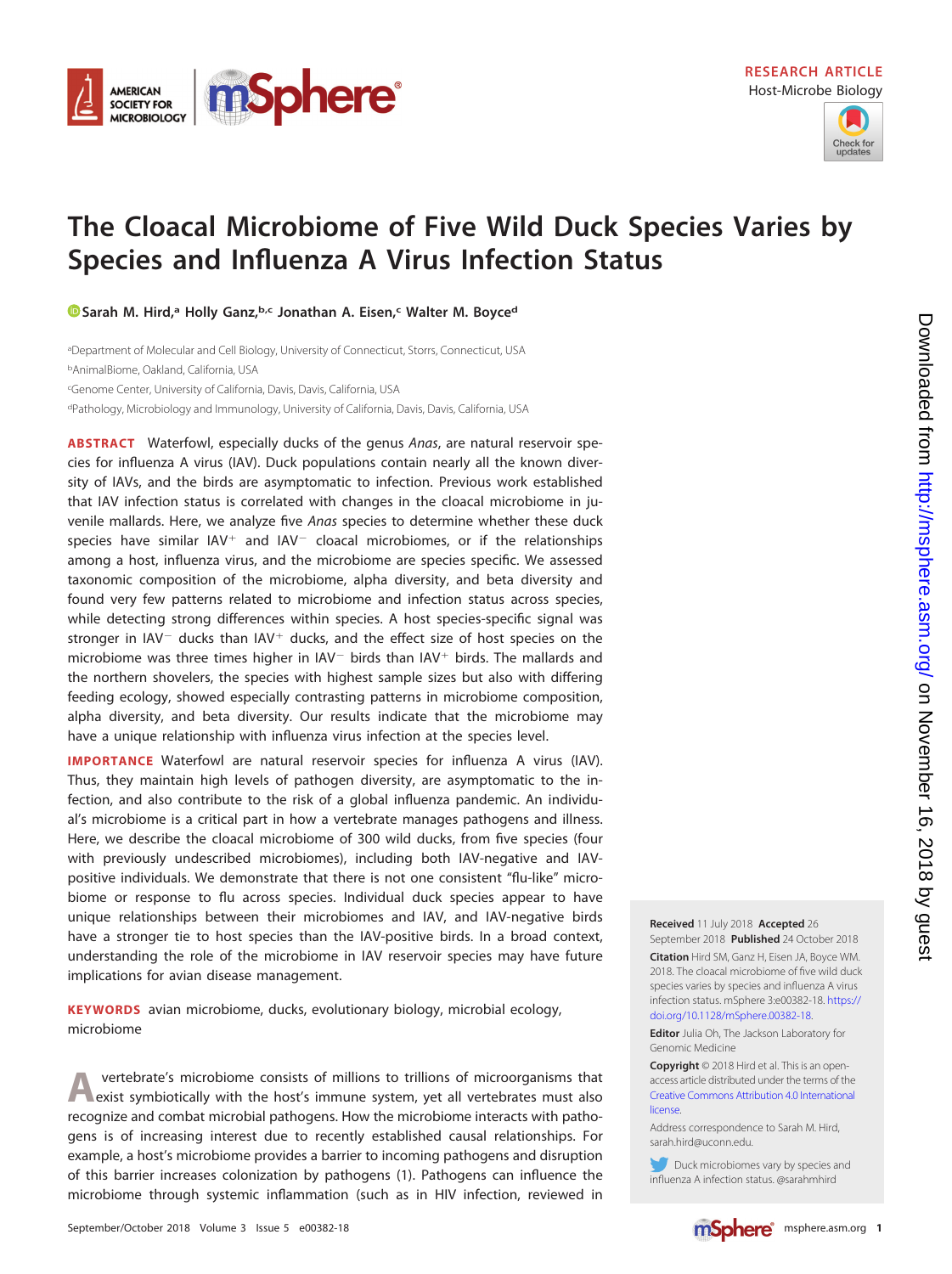reference [2\)](#page-13-1) or the altering of microenvironments in local tissue. Changes in the microbiome to a state of dysbiosis can simultaneously be the result of viral infection and the cause of increased susceptibility to pathogens ( [3\)](#page-13-2).

One globally important virus is influenza A virus (here IAV, family Orthomyxoviridae), which causes significant annual illness and mortality in humans and animals, especially poultry. The IAV genome consists of eight single-stranded RNA segments that code for up to 17 proteins ( [4\)](#page-13-3). Two glycoproteins play a key role in the ability of the virus to infect a cell. Hemagglutinin (HA) allows the virus to get into a cell, and neuraminidase (NA) allows progeny virus to get out of the cell. The HA and NA subtypes of a virus designate the HA-NA subtype (e.g., H1N1). Birds, specifically waterfowl and shorebirds, are the natural reservoir species for IAV, as nearly all known HA (H1 to H16) and NA (N1 to N9) diversity can be found in their populations, including most subtypes [\(5](#page-13-4)[–](#page-13-5)[7\)](#page-13-6). Additionally, infection with low-pathogenic avian influenza, or LPAI, causes little to no pathology in waterfowl ([7](#page-13-6), [8\)](#page-13-7), although LPAI infection may be associated with lower body mass in mallards ( [9\)](#page-13-8) and altered host behaviors, including feeding and timing of migration, in Bewick's swans [\(10\)](#page-13-9). Highly pathogenic avian influenza (HPAI) viruses can evolve in poultry infected with LPAI of H5 or H7 subtypes [\(11\)](#page-13-10). HPAI infections have more aggressive pathology and higher mortality rates and infect respiratory tissues and other organs, instead of just the intestinal epithelium, as is the case in LPAI [\(12\)](#page-13-11). HPAI viruses are highly infectious for poultry and can be passed to wild waterfowl and humans [\(13](#page-13-12)[–](#page-13-13)[16\)](#page-13-14). HPAI can cause illness and mortality in some wild waterfowl species [\(12\)](#page-13-11), which is concerning because birds migrate and represent a globally connected network of IAV hosts ( [6](#page-13-5) , [17\)](#page-13-15). Species common to major flyways (e.g., American and Eurasian), such as Anas acuta (northern pintail), may provide an "intercontinental bridge" for IAVs ( [6\)](#page-13-5), and their tendency to cross continents during migration is correlated with the amount of mixture between viruses of Eurasian origin and American origin [\(18](#page-13-16) , [19\)](#page-13-17). IAVs can cross species and even class boundaries within the Vertebrata, infecting many birds and mammals, including humans [\(20](#page-13-18) , [21\)](#page-13-19).

Correlative studies, like this one, can be a first step toward establishing causation between dysbiosis and disease. Given a correlation between viral infection and microbiome dysbiosis, one causal hypothesis is that infection by a pathogen can directly cause dysbiosis in the microbiome, the "IAV->ΔMB" hypothesis [\(Fig. 1A](#page-2-0) and [B\)](#page-2-0). This hypothesis has been demonstrated between IAV and the intestinal microbiota of chickens using time series data from experimentally infected hosts [\(22\)](#page-13-20). Notably, chickens experience IAV infection more strongly than wild ducks (with some HPAI subtypes having mortality rates of up to 100% in chickens [\[11](#page-13-10) , [23](#page-13-21) , [24\]](#page-13-22)), and the viral infection dynamics are not identical in the two systems. A second hypothesis is that hosts with an altered or dysbiotic microbiome are more prone to pathogen infection (e.g., see reference [25\)](#page-13-23), the "ΔMB→IAV" hypothesis [\(Fig. 1C](#page-2-0) and [D\)](#page-2-0). Perhaps existing in mixed flocks can alter a wild duck's microbiome, thus also altering susceptibility to infection. Third, it is possible that both mechanisms are occurring: dysbiotic states can be caused by infection while simultaneously increasing the susceptibility to pathogen invasion, the "ΔMB↔IAV" hypothesis [\(Fig. 1E](#page-2-0) and [F\)](#page-2-0). This hypothesis has been demonstrated with IAV in a mouse model [\(3\)](#page-13-2), and overall, it may be the most plausible hypothesis as it acknowledges the various feedbacks and cross talk between a host's immune system and the microbiome [\(26\)](#page-13-24).

The relationship between IAV and the microbiome is complex in wild ducks because many extrinsic factors are known to influence both the microbiome and virus dynamics. Many factors contribute to the dynamics of IAV infection in wild birds, including biotic and abiotic properties of a locality, time, space, and the host [\(27\)](#page-13-25). Genetic similarity of LPAI viruses correlates with geographic space across duck species [\(28\)](#page-13-26). The virus is likely spread through water, by virions that originated in the feces of an infected duck [\(29\)](#page-13-27), or through virus shedding from the oropharynx [\(30\)](#page-13-28). Viruses can persist in water for up to a month, and perhaps longer, depending on the starting viral load, temperature, pH, and salinity of the water [\(29](#page-13-27), [31](#page-14-0), [32\)](#page-14-1). Infectious IAV can be isolated from feathers after an even longer time [\(33\)](#page-14-2). IAV can also persist in sediments and lake ice and may be able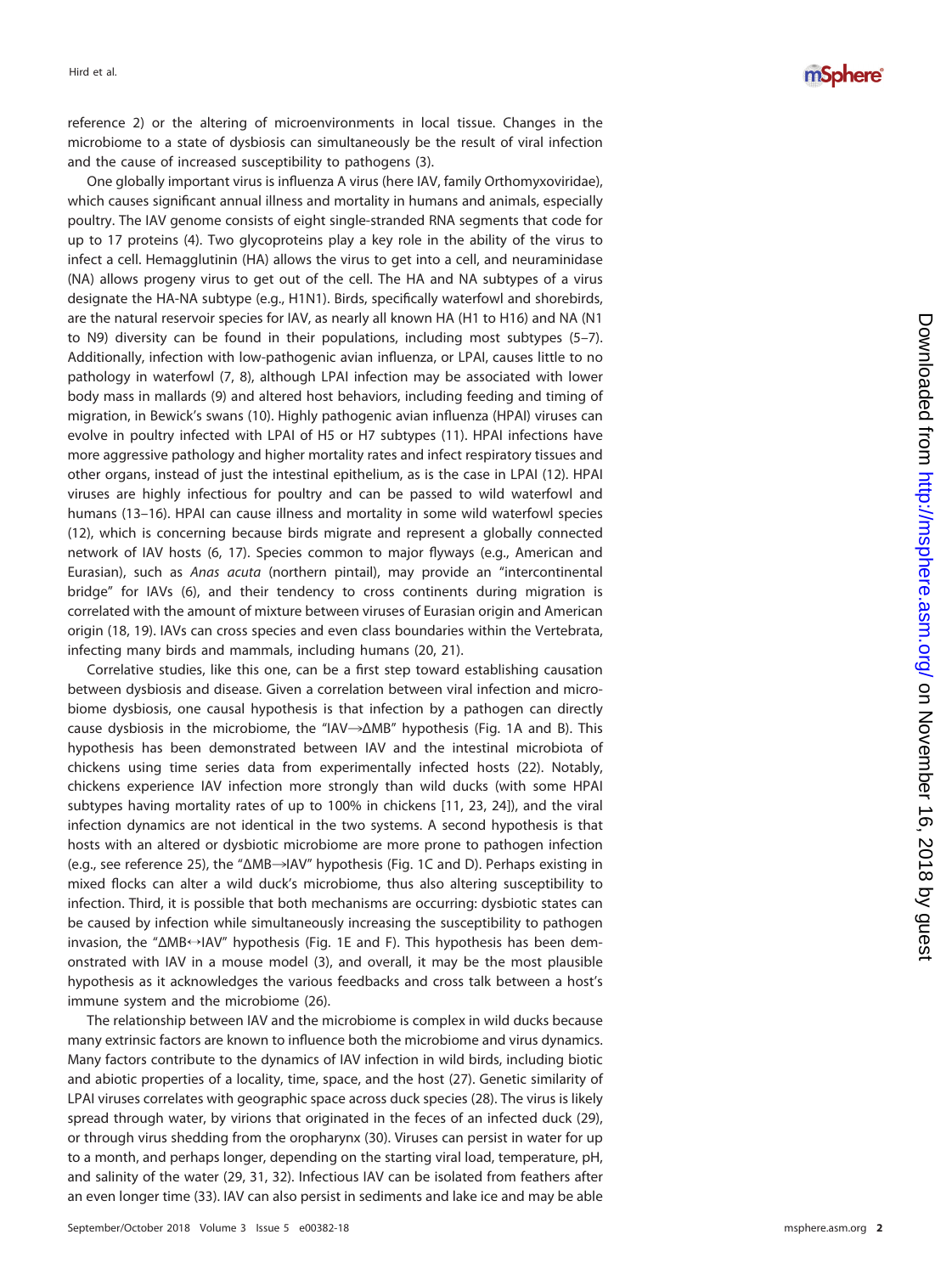### mSphere®



<span id="page-2-0"></span>**FIG 1** Conceptual model of the relationship between IAV infection and the microbiome. (A) The IAV ¡ΔMB hypothesis, depicted using a hypothetical ordination showing a central group of "normal" duck microbiomes (-) and  $IAV^+$  (+) samples surrounding the normal group. The "-" with the arrow shows that as the infection is cleared, the dysbiotic samples will move closer to the normal group as the microbiome recovers. Similarly, the "+" with the arrow shows that a newly infected duck will move further from "normal" as the infection progresses. (B) Over time, the viral load of IAV will increase, and shortly thereafter, the microbiome will also change. As the infection begins to clear, the microbiome will return to the "normal" state. (C) The ΔMB->IAV hypothesis. A dysbiotic microbiome (outlined in red circles) may make ducks more susceptible to infection, but infection itself will not alter the microbiome. (D) As IAV is contracted, proliferates, and is cleared by the host immune system, the microbiome is unaffected. (E) The ΔMB←IAV hypothesis. Here, the landscape of pathogen susceptibility varies, and species-specific microbiomes have the lowest susceptibility. (F) Dysbiosis makes the host more susceptible to secondary infection, and additional infections further alter the microbiome (i.e., maintain dysbiosis).

to overwinter in aquatic environments [\(29\)](#page-13-27). Aquatic plants, invertebrates, and filter feeders are also involved in the persistence of IAV in aquatic environments, in some cases sequestering virus in the environment [\(34](#page-14-3) , [35\)](#page-14-4).

Additionally, there are influences of space, time, and the host's immune system on viral system dynamics. Infection in ducks is temporally cyclic, with prevalence of infection, as well as particular subtypes, showing annual patterns that can vary by over 25% between years [\(36\)](#page-14-5). The cyclical nature of subtypes may be due to the interaction between IAV subtypes and the avian immune system. Infection by a subtype can cause homosubtypic as well as heterosubtypic immunity [\(37\)](#page-14-6), making reinfection by that subtype in migrating ducks returning to a locality less likely in the following year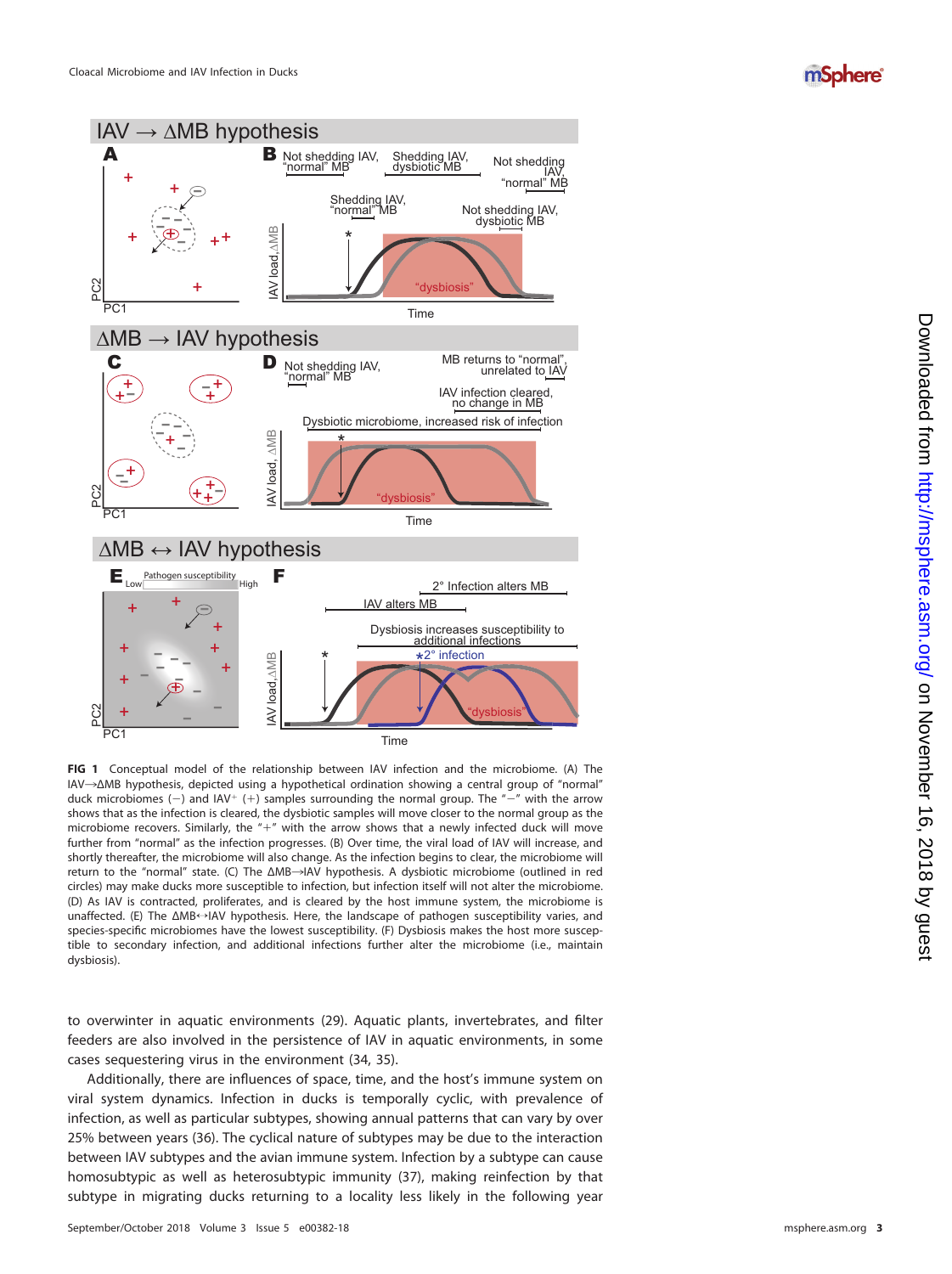#### <span id="page-3-0"></span>**TABLE 1** Duck species and influenza infection summary

|                                     |             | Influenza virus status |        |
|-------------------------------------|-------------|------------------------|--------|
| Duck species                        | $\mathbf n$ | $IAV^-$                | $IAV+$ |
| All ducks                           | 300         | 123                    | 177    |
| A. <i>acuta</i> (northern pintail)  | 31          | 20                     | 11     |
| A. americana (American wigeon)      | 25          | 10                     | 15     |
| A. carolinensis (green-winged teal) | 19          | 10                     | 9      |
| A. clypeata (northern shoveler)     | 57          | 28                     | 29     |
| A. platyrhynchos (mallard)          | 168         | 55                     | 113    |

(although individual immunity varies [\[38\]](#page-14-7)). The host can also influence virus transmission: age of infection contributes to the amount of virus shed during infection [\(39\)](#page-14-8), and juveniles who have not been exposed previously typically have the highest prevalence. Host species is also important, as different ducks vary substantially in infection prevalence [\(6\)](#page-13-5) and viral shedding [\(40\)](#page-14-9).

Recent work on the microbiome has revealed its important role in health and disease for many vertebrates. How bacteria and viruses interact within the microbiome and how those interactions relate to pathogenicity are active areas of research [\(41](#page-14-10) , [42\)](#page-14-11). Many of the same factors that influence flu dynamics are important for wild avian microbiome composition, including age [\(43\)](#page-14-12), species [\(44\)](#page-14-13), and sampling locality [\(45\)](#page-14-14). Migratory status may also influence host health and has been associated with the microbiome as well [\(46\)](#page-14-15). Understanding how these variables interact across complex, wild systems is important for evolutionary biology, infectious disease studies, and possibly global health.

Previously, we demonstrated that there is a strong correlation between the cloacal microbiome and influenza virus infection status in juvenile mallards from a single collecting locality [\(47\)](#page-14-16). Ganz et al. [\(47\)](#page-14-16) were able to detect robust associations between IAV and the microbiome because the study controlled for age, sampling locality, and host species. Here, we investigate the dynamics of IAV infection in five duck species (including the 122 mallards from reference [47\)](#page-14-16) across geographic space and time, with the intention of elucidating the roles of these variables in the cloacal microbiome of  $IAV<sup>+</sup>$  and  $IAV<sup>-</sup>$  ducks. We were particularly interested in whether the cloacal microbiomes of different species bear similar signatures of influenza virus infection status.

Despite the number of potentially confounded variables in our data set, we had several expectations for signal in the data. First, we expected to see decreases in alpha diversity for the IAV<sup>+</sup> ducks within each species and across the data set, due to influenza virus infection being a state of dysbiosis. Second, we expected there to be compositional differences between the microbiomes of  $IAV<sup>-</sup>$  and  $IAV<sup>+</sup>$  individuals within a species. Changes shared across species were expected to indicate flu-mediated changes. Finally, we expected to detect some taxa (OTUs) that were associated with influenza virus infection, within and across host species.

#### **RESULTS**

**Sequencing.** A total of 10,158,296 reads were produced from 300 birds, belonging to five species [\(Table 1](#page-3-0) and also Table S1 in the supplemental material). After removing 54,019 sequences for being identified as chimeras, 66,072 sequences that were identified as being from chloroplasts, and 37 sequences identified as being from mitochondria, the final data set contained 10,038,168 reads. One hundred twenty-three ducks tested negative for IAV infection (i.e., "IAV<sup>-"</sup>), and 177 samples screened positive for IAV (i.e., "IAV<sup>+</sup>"). Of the IAV<sup>+</sup> samples, 36 unique subtypes were represented, including 12 HAs and 9 NAs [\(Fig. 2\)](#page-4-0). Four individuals were infected with two HAs, six individuals were infected with two NAs, and one additional individual was infected with two HAs and two NAs.

Taxonomic diversity. Six bacterial phyla were found in all 124 IAV<sup>-</sup> birds: Firmicutes (average relative abundance, 33.7%), Proteobacteria (32.7%), Bacteroidetes (13.8%), Fusobacteria (11.6%), Actinobacteria (3.1%), and Tenericutes (2.2%) [\(Fig. 3A\).](#page-5-0) Sequences

### mSphere®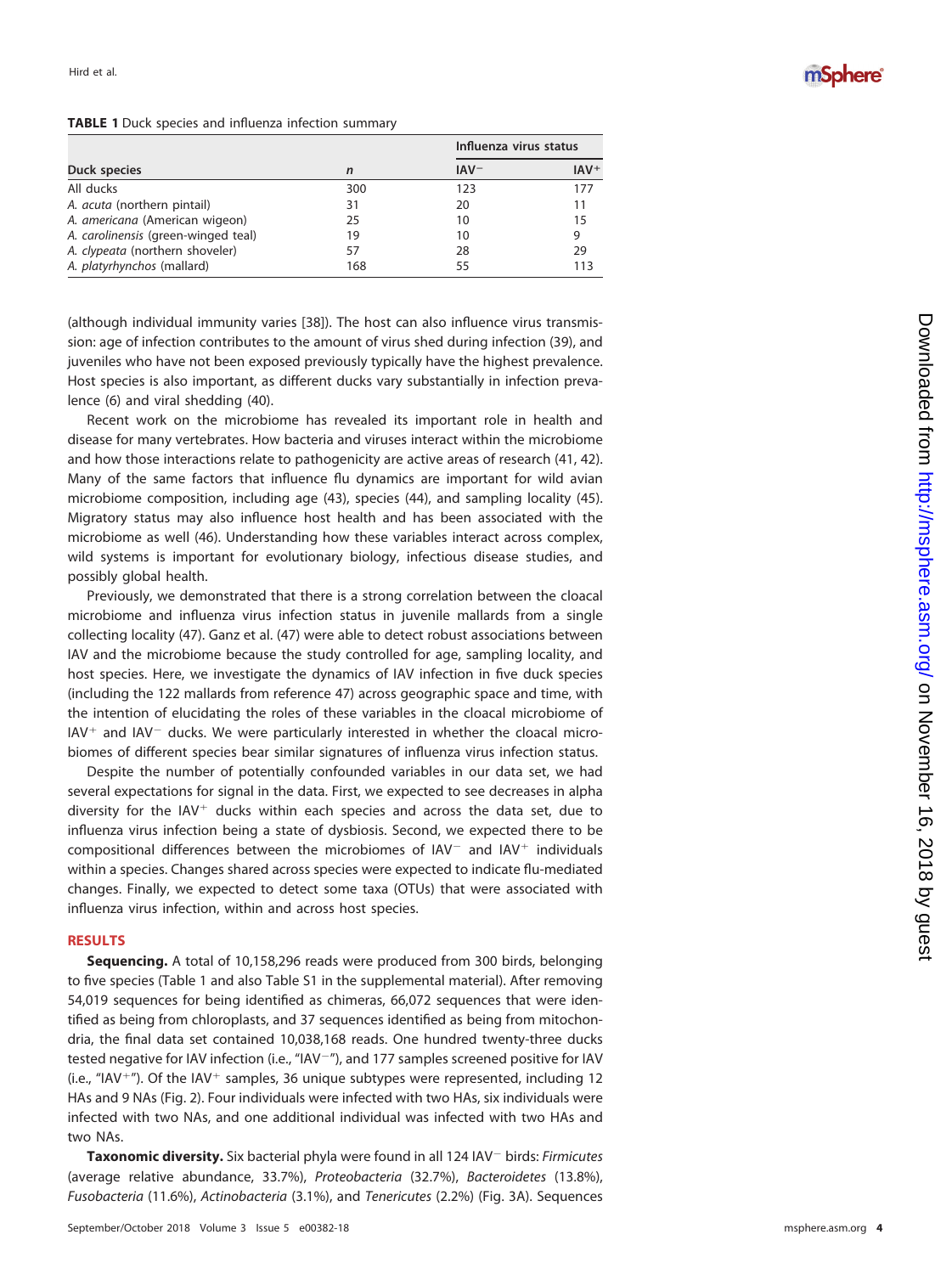



<span id="page-4-0"></span>**FIG 2** Raw counts of influenza A virus subtypes from the different duck species. (Top) Hemagglutinin (HA) subtype frequencies. (Bottom) Neuraminidase (NA) subtype frequencies.

unable to be assigned to a bacterial phylum comprised an average of 1.6% of each sample. Another 24 phyla were found in at least two of the IAV<sup>-</sup> birds (Table S1).

We were interested in whether all birds showed the same relationship to IAV infection. This was easily viewed at the phylum level [\(Fig. 3A\)](#page-5-0); within each host species, each IAV infection status had dramatically different relative abundances of bacterial phyla. However, there was no consistent pattern to the direction of the differences between IAV<sup>-</sup> and IAV<sup>+</sup> birds across species.

**Alpha diversity.** We used three measures of alpha diversity (Chao1, observed OTUs, and phylogenetic diversity [PD]; Table S2) to examine whether IAV<sup>+</sup> individuals had a consistent difference in alpha diversity. Generally, all three measures were consistent within a species at  $P < 0.05$  (exception: Anas carolinensis). Only Anas platyrhynchos and A. carolinensis showed a significant decrease in alpha diversity in the IAV<sup>+</sup> individuals. The other species were not significantly different (and Anas clypeata even showed a nonsignificant trend of increased alpha diversity in IAV - individuals, [Fig. 3B\)](#page-5-0).

**Beta diversity.** To examine how IAV infection correlated to the microbial communities (as a whole), we performed beta diversity analyses using unweighted UniFrac distance matrices [\(Fig. 4\)](#page-6-0), which were similar in signal to beta diversity calculated with Bray-Curtis dissimilarities and weighted UniFrac distances (Fig. S1). Microbiomes did not strongly group by host species, and although PERMANOVA tests (via Adonis function in vegan package in R) for statistical differences in group centroids were significant for the combined data set ( $R^2 = 0.029$ ,  $P < 0.001$ ), the dispersions of the groups were also significantly different (unweighted UniFrac,  $P = 0.003$ ; weighted UniFrac,  $P = 0.002$ ), indicating that the significance of the centroid differences may be inflated due to the different dispersions of the groups.

Influenza virus was always a significant factor ( $P < 0.02$ ) with low effect size ( $R<sup>2</sup>$ 0.1). Here, dispersion tests show insignificant differences between the groups, indicating that differences between  $IAV^-$  and  $IAV^+$  individuals are not driven by difference in dispersion of the groups. Age of the bird, sampling locality, and sample collection date were all associated with microbiome, as well as the hemagglutinin subtype (HA), neuraminidase subtype (NA), and HA-NA subtype (HANA, [Table 2\)](#page-7-0). Once the mallards were removed from the data set, however, only IAV infection status, species, location, and sample collection date remained significant. Removing mallards also caused species to lose significance in the data set that included only IAV<sup>+</sup> individuals [\(Table 2\)](#page-7-0).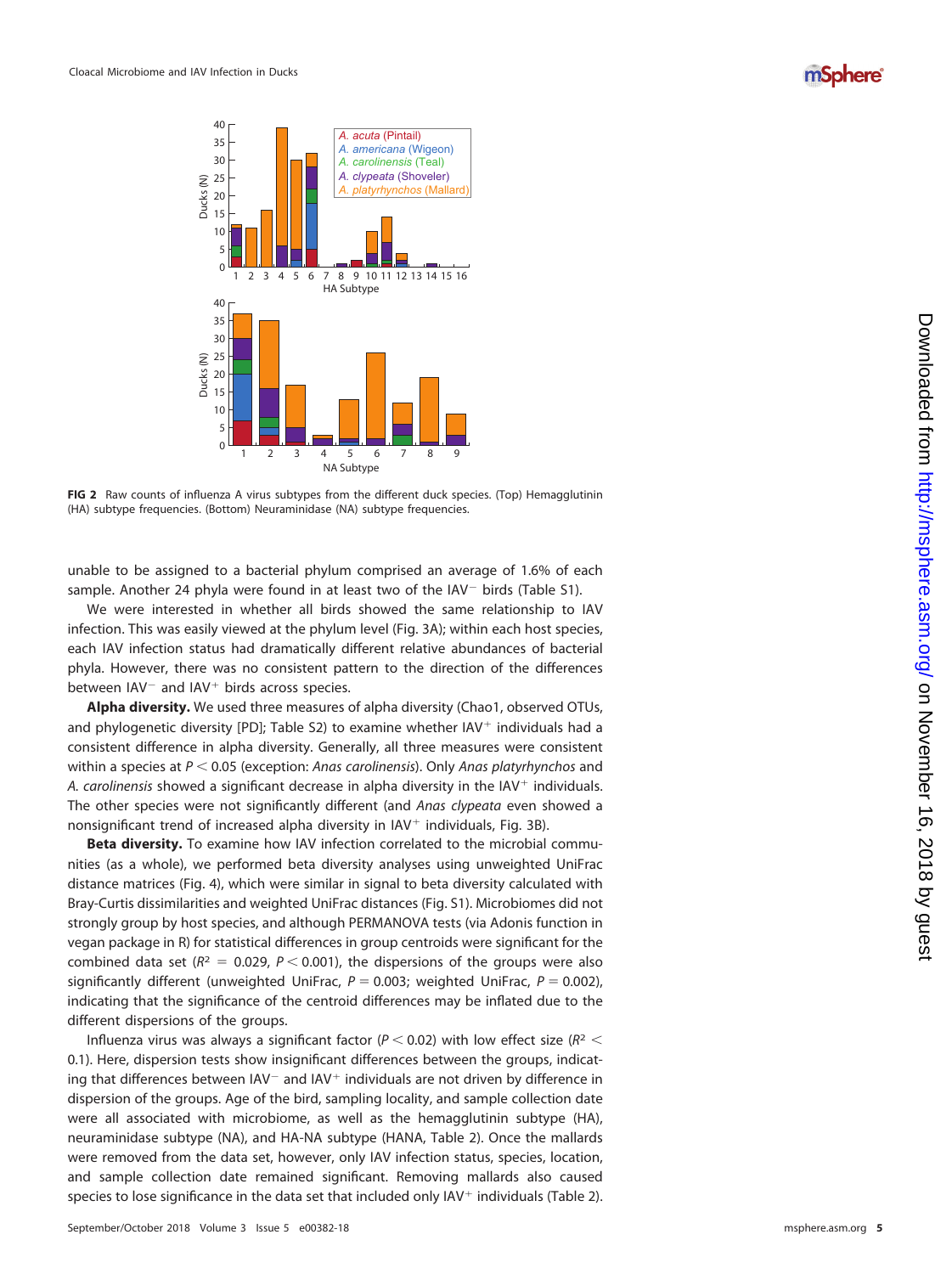



<span id="page-5-0"></span>**FIG 3** (A) Relative abundance of the six dominant bacterial phyla identified by the RDP classifier in 16S rRNA gene sequences per bird species, broken down by influenza virus status. Note the general lack of pattern between IAV<sup>+</sup> and IAV<sup>-</sup> birds across species. The exception is that green-winged teals and mallards show same directionality for all phyla and northern shovelers show the opposite directionality from the green-winged teals and mallards. (B) Bar and whisker plot showing one measure of alpha diversity (observed OTUs) between IAV<sup>-</sup> and IAV<sup>+</sup> individuals in each species. Note that there is no consistent pattern across species.

A RandomForest classifier was used to learn microbiome types from known samples and then assign unknown samples to different categories. We assigned unknown individuals within species to infection status with the following out-of-box (OOB) error rates: Anas acuta (northern pintail) = 26.6%, Anas americana (American wigeon) =  $28\%$ , A. carolinensis (green-winged teal) = 21.0%, A. clypeata (northern shoveler) = 10.7%, A. platyrhynchos (mallard)  $= 11.0\%$ .

**Common microbiome.** A common microbiome of nine OTUs was defined as the OTUs that were present in 90% of individuals in each species [\(Table 3\)](#page-8-0). The OTUs present in 90% of the IAV<sup>+</sup> birds and the OTUs present in 90% of the IAV<sup>-</sup> birds were both subsets of the OTUs found in 90% of all species.

To further examine the phylogenetic placement of these OTUs, we searched representative sequences from the OTUs using blastn against the NCBI nr and 16S rRNA gene databases (which include additional sequences not included in the database used for the taxonomic annotation shown in [Table 3\)](#page-8-0) and also constructed phylogenetic trees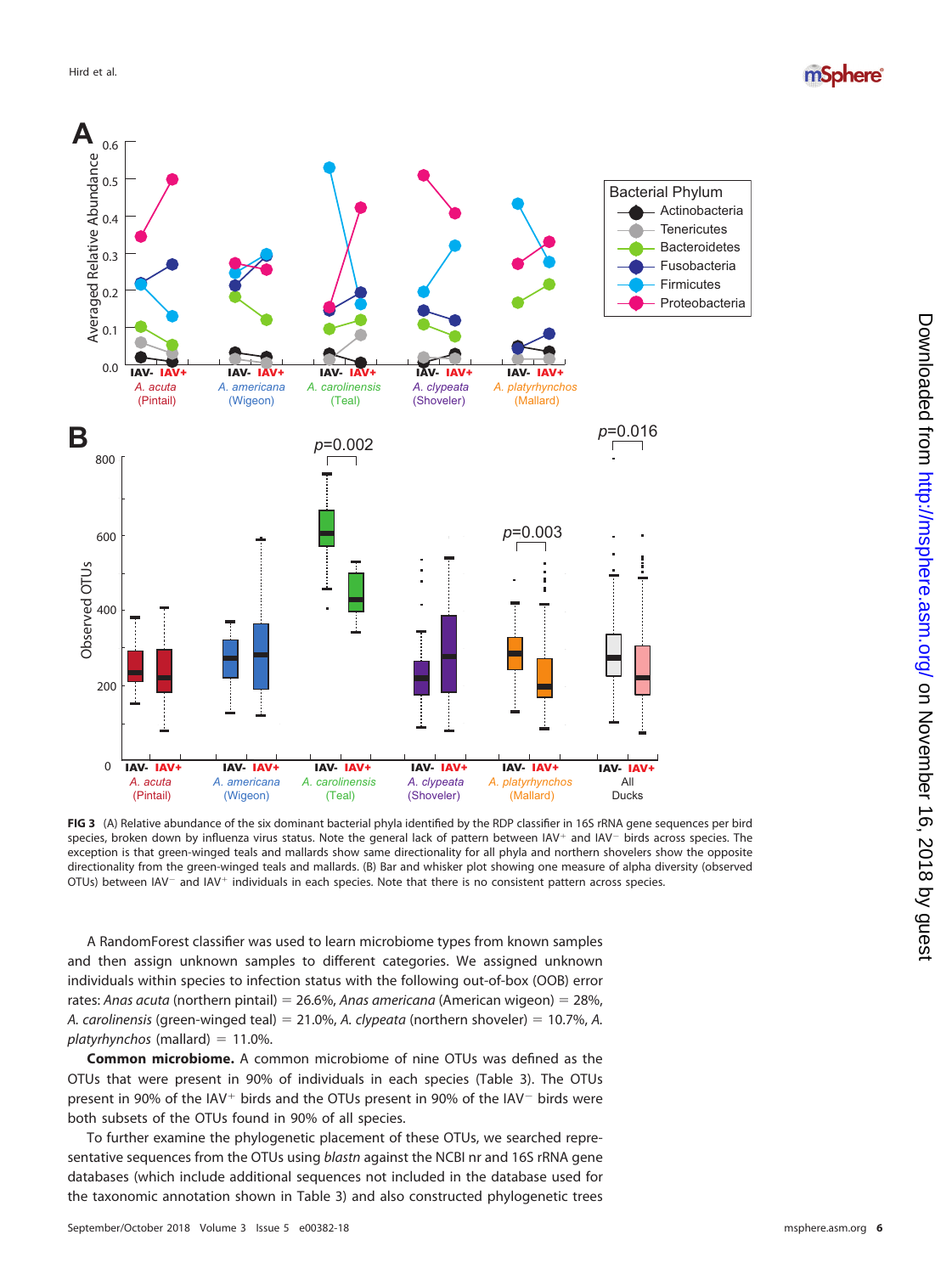## *mSphere*<sup>®</sup>



<span id="page-6-0"></span>FIG 4 Principal-coordinate analysis of unweighted UniFrac distances (a phylogenetic distance metric) between all samples. Largest panel shows all ducks (species denoted by shape); IAV+ (red) versus IAV- (black) samples. Smaller panels highlight each species and are still colored by influenza virus status. Adonis results indicate effect size (R<sup>2</sup>) and significance of influenza virus as an explanatory variable for each species; Adonis results for the categories "species" and "influenza status" are shown for all ducks.

based on the blast matches. Four of these OTUs had 100% identical matches to sequences in the NCBI nr database. New.ReferenceOTU451 was found to be 100% identical to a single clone isolated from coastal surface waters and fell within the Campylobacter canadensis. OTU 4439398 was 100% identical to an uncultured bacterium from a human ileum (found in the nr database) and in phylogenetic analysis of sequence hits from the 16S rRNA gene database was found to be sister to two sequences belonging to Fusobacterium mortiferum [\(48\)](#page-14-17). New.ReferenceOTU712 was 100% identical to a sequence found in a study of Canada Goose feces [\(49\)](#page-14-18). OTU1122504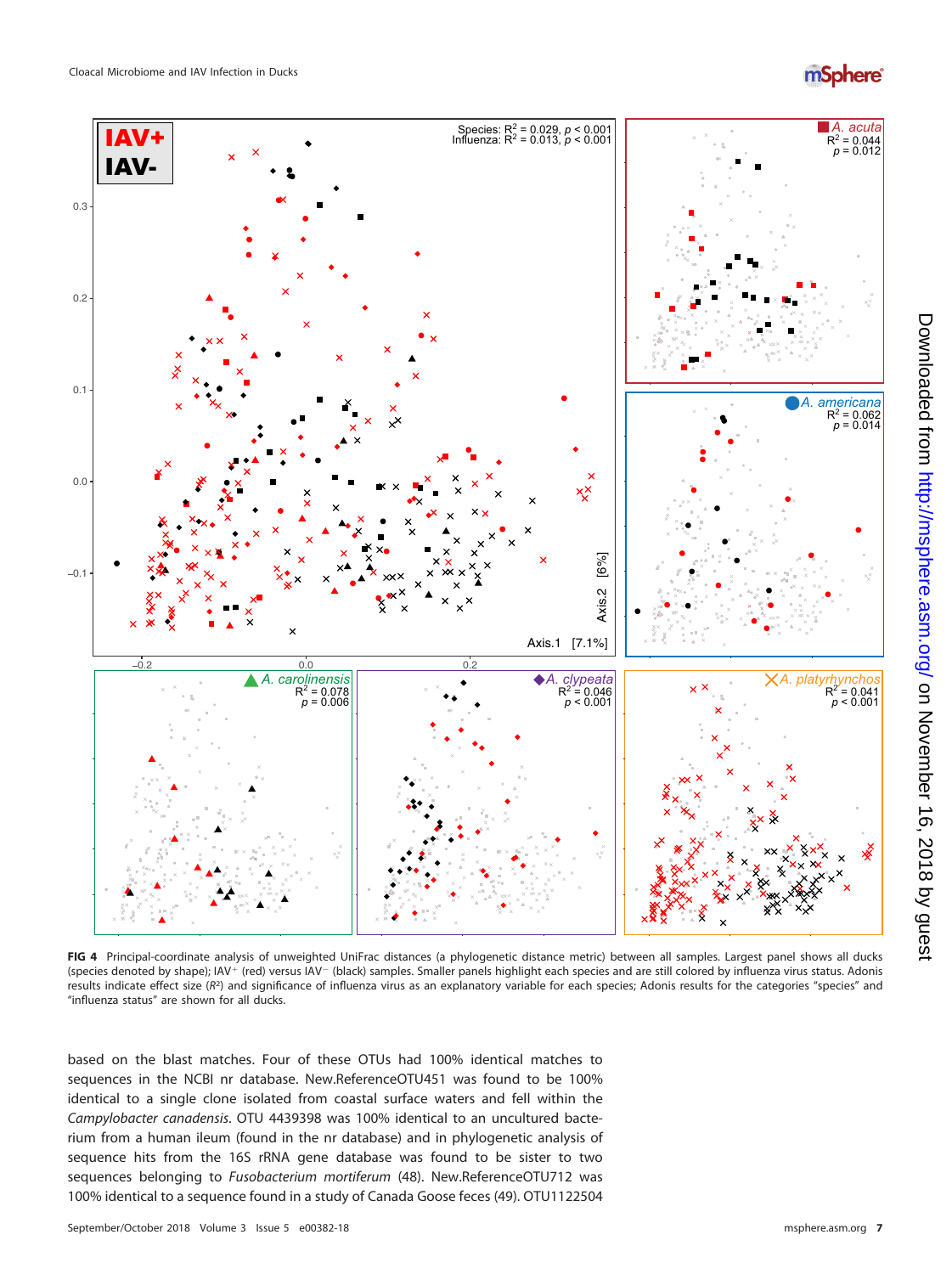|          | Full data set                                                                                                                                                                                                                                                                             |           |                                       |       |                                       |                             |           |               | Mallards (A. platyrhynchos) removed                             |       |                                                |        |                        | Individual species |                                                 |                      |                                                        |       |               |       |                                 |       |
|----------|-------------------------------------------------------------------------------------------------------------------------------------------------------------------------------------------------------------------------------------------------------------------------------------------|-----------|---------------------------------------|-------|---------------------------------------|-----------------------------|-----------|---------------|-----------------------------------------------------------------|-------|------------------------------------------------|--------|------------------------|--------------------|-------------------------------------------------|----------------------|--------------------------------------------------------|-------|---------------|-------|---------------------------------|-------|
|          | $(n = 291)$<br>All birds                                                                                                                                                                                                                                                                  |           | IAV <sup>-</sup> birds<br>$(n = 123)$ |       | IAV <sup>+</sup> birds<br>$(n = 168)$ |                             | $n = 132$ | birds         | IAV <sup>-</sup> birds<br>$(n = 68)$                            |       | IAV <sup>+</sup> birds<br>77)<br>$\frac{1}{2}$ |        | A. acuta<br>$(n = 31)$ |                    | $(n = 25)$                                      |                      | A. americana A. carolinensis A. clypeata<br>$(n = 19)$ |       | $(n = 56)$    |       | A. platyrhynchos<br>$(n = 160)$ |       |
| Variable |                                                                                                                                                                                                                                                                                           |           |                                       |       |                                       |                             |           | ۵             | R2                                                              | ٩     | R2                                             | ۵      | R <sup>2</sup>         | ۵                  | R2                                              | ٩                    | R <sup>2</sup>                                         | ۵     |               | ٩     | R <sup>2</sup>                  |       |
|          | Influenza 0.0129                                                                                                                                                                                                                                                                          | 0.001 N/A |                                       |       | $\frac{1}{2}$                         |                             |           | 0.01667 0.001 | $\frac{1}{2}$                                                   |       | $\frac{1}{2}$                                  |        |                        | 0.04343 0.017      |                                                 | 0.06465 0.016 0.0758 |                                                        | 0.013 | 0.04896 0.001 |       | 0.04188 0.001                   |       |
| Species  | 0.02922                                                                                                                                                                                                                                                                                   |           | $0.001$ $0.10223$                     |       |                                       | 0.001 0.03789 0.001 0.03622 |           | 0.001         | 0.08533                                                         | 0.001 | 0.08979                                        | 0.048  | $\leq$                 |                    | $\frac{1}{2}$                                   |                      | $\lesssim$                                             |       | $\leq$        |       | $\leq$                          |       |
| Location | 0.05167                                                                                                                                                                                                                                                                                   |           | 0.001 0.10045                         | 0.001 | 0.07831                               | 0.001                       | 0.03274   | <b>D.001</b>  | 0.04371                                                         | 0.001 | 0.04283                                        | 0.001  | 0.07724                | 0.042              | 0.04338                                         | 0.32                 | 0.0882                                                 | 0.002 | 0.01925       | 0.269 | 0.06649                         | 0.001 |
|          | 0.07547                                                                                                                                                                                                                                                                                   | 0.001     | 0.12567                               | 0.001 | 1,10072                               | 0.001                       | 0.06597   |               | 0.0523                                                          | 0.001 | 0.06867                                        | 0.004  | 0.0878                 | 0.001              | 0.19398                                         | 0.026                | 0.19542                                                | 0.006 | 0.1034        | 0.001 | 0.0707                          | 0.001 |
|          | 0.08397                                                                                                                                                                                                                                                                                   | 0.001     | くく                                    |       | 12199                                 | 0.001                       | 0.11116   | 00.0          | くく                                                              |       | 0.17928                                        | 0.192  | 0.15134                | 0.025              | 0.17336                                         | 0.231                | 0.23895                                                | 0.101 | 0.22263       | 0.003 | 12914                           | 0.001 |
|          | 0.06951                                                                                                                                                                                                                                                                                   | 0.001     |                                       |       |                                       | 0.09799 0.001 0.10974       |           | 0.009         | ⋚                                                               |       | 0.16779                                        | 0.13   | 0.10435                | 0.274              | 0.17594                                         | 0.172                | 0.29091                                                | 0.139 | 0.21843       | 0.02  | 0.12644                         | 0.001 |
| HANA     | $0.15919$ 0.001                                                                                                                                                                                                                                                                           |           |                                       |       |                                       | 0.25513 0.001 0.18245       |           | 0.117         | ∖∕<br>∕                                                         |       | 0.32316                                        | 0.3543 | 0.17812                | 0.108              | 0.2127                                          | 0.311                | 0.3449                                                 | 0.212 | 0.33222       | 0.286 | 0.21849                         | 0.001 |
| Sex      |                                                                                                                                                                                                                                                                                           |           | 0.01051 0.002 0.0253                  |       |                                       |                             |           |               | $0.002$ 0.01395 0.078 0.01685 0.161 0.03759 0.014 0.02461 0.736 |       |                                                |        | 0.0426                 |                    | 0.025 0.07903 0.642 0.10573 0.728 0.03732 0.355 |                      |                                                        |       |               |       | 0.01561 0.033                   |       |
|          | Tests were conducted on unweighted UniFrac distance matrices that were subsampled in various ways. First column is the effect size (RP), and second is the P value. P values $\leq$ 0.001 are indicated in bold, and those les<br>than 0.005 are indicated in italic. N/A, not available. |           |                                       |       |                                       |                             |           |               |                                                                 |       |                                                |        |                        |                    |                                                 |                      |                                                        |       |               |       |                                 |       |

<span id="page-7-0"></span>

| ;<br>נ           |  |
|------------------|--|
|                  |  |
|                  |  |
|                  |  |
|                  |  |
|                  |  |
|                  |  |
|                  |  |
|                  |  |
|                  |  |
|                  |  |
|                  |  |
|                  |  |
|                  |  |
| ļ                |  |
|                  |  |
|                  |  |
|                  |  |
|                  |  |
|                  |  |
|                  |  |
|                  |  |
|                  |  |
|                  |  |
| :<br>:<br>:<br>: |  |
|                  |  |
|                  |  |
|                  |  |
|                  |  |
|                  |  |
|                  |  |
|                  |  |
|                  |  |
|                  |  |
|                  |  |
|                  |  |
|                  |  |
|                  |  |
|                  |  |
|                  |  |
|                  |  |
|                  |  |
|                  |  |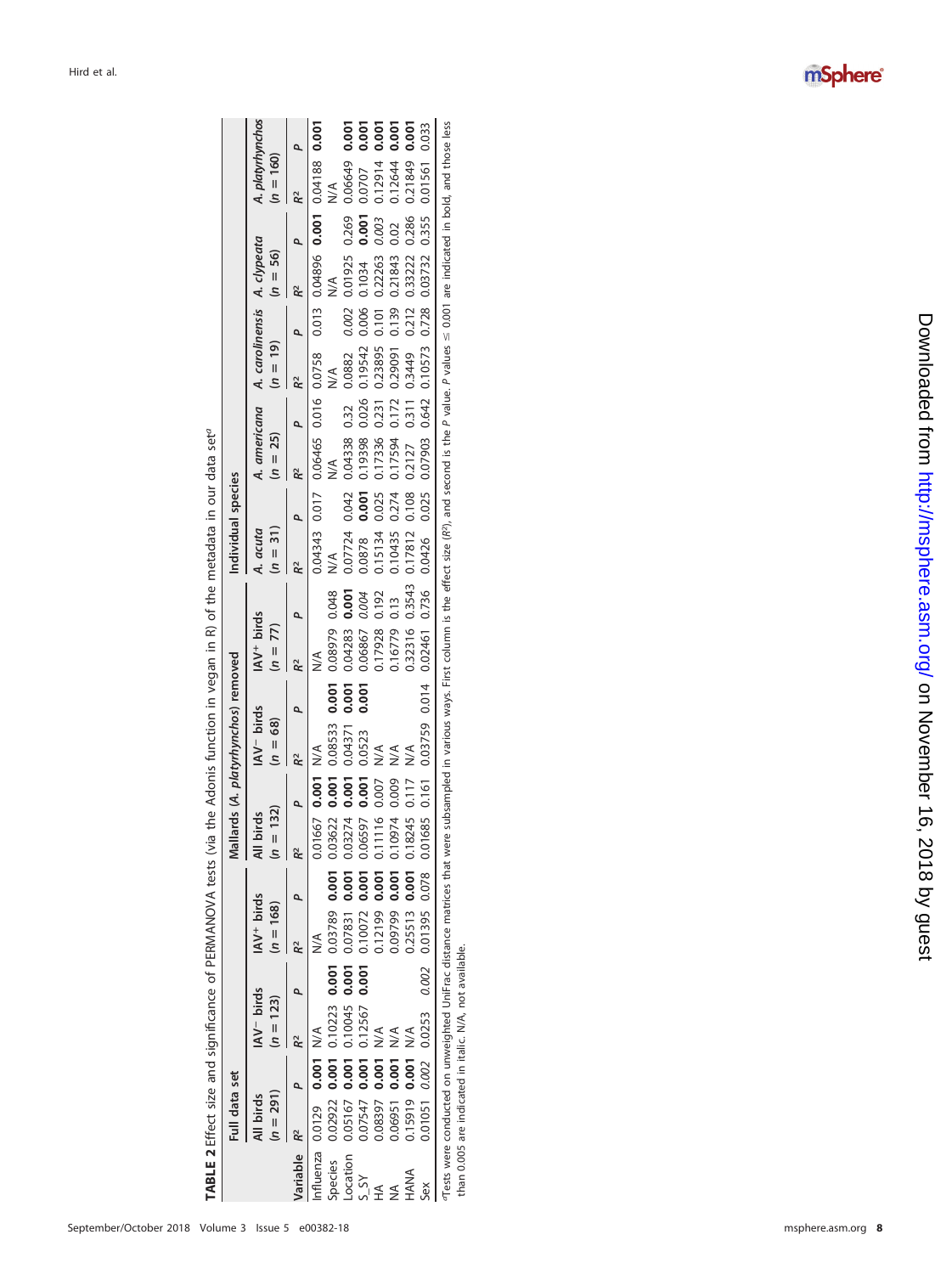

<span id="page-8-0"></span>**TABLE 3** The OTUs that were common to 90% of individuals within each species; taxonomic assignments were made using RDP classifier (see text for more details)

|                      |                       |                         |                         |                         |                     | IAV <sup>a</sup> |                 |
|----------------------|-----------------------|-------------------------|-------------------------|-------------------------|---------------------|------------------|-----------------|
| Phylum               | Class                 | Order                   | Family                  | Genus or species OTU_id |                     | <b>Positive</b>  | <b>Negative</b> |
| Proteobacteria       | Gammaproteobacteria   | <b>Pasteurellales</b>   | Pasteurellaceae         |                         | New.ReferenceOTU552 | $^+$             |                 |
| Proteobacteria       | Epsilonproteobacteria | Campylobacterales       | Campylobacteraceae      | Campylobacter           | 284123              |                  |                 |
| Proteobacteria       | Epsilonproteobacteria | Campylobacterales       | Campylobacteraceae      | Campylobacter           | New.ReferenceOTU451 |                  |                 |
| Fusobacteria         | Fusobacterija         | <b>Fusobacteriales</b>  | Leptotrichiaceae        |                         | New.ReferenceOTU81  |                  |                 |
| Fusobacteria         | Fusobacterija         | <b>Fusobacteriales</b>  | <b>Fusobacteriaceae</b> | Fusobacterium           | 4439398             |                  |                 |
| <b>Firmicutes</b>    | Clostridia            | Clostridiales           | Veillonellaceae         | Veillonella dispar      | New.ReferenceOTU568 |                  |                 |
| <b>Firmicutes</b>    | Clostridia            | <b>Clostridiales</b>    |                         |                         | New.ReferenceOTU701 |                  |                 |
| <b>Bacteroidetes</b> | Flavobacterija        | <b>Flavobacteriales</b> | Flavobacteriaceae       |                         | 1122504             |                  |                 |
| <b>Bacteroidetes</b> | <i>Bacteroidia</i>    | <b>Bacteroidales</b>    | Porphyromonadaceae      | Parabacteroides         | New.ReferenceOTU712 |                  |                 |

 $a$ IAV, whether that OTU was also found in 90% of all IAV<sup>+</sup> or IAV<sup>-</sup> birds.

was 100% identical to Flavobacterium ceti, as well as many uncultured Flavobacterium clones. The remaining OTUs did not have any 100% matches to any sequences in either database, but phylogenetic analysis of the matches provides some additional insight into their placement. New.ReferenceOTU552 was sister to a clade containing Pasteurellaceae bacteria and uncultured bacteria (see Fig. S2A in the supplemental material). OTU 284123 fell within a clade of Campylobacter and was sister to Campylobacter cuniculorum (Fig. S2B). New.ReferenceOTU81 fell within a clade containing Streptobacillus hongkongensis, Leptotrichia goodfellowii, and Sebaldella termitidis and was sister to a clade containing Sneathia sanguinegens, several Streptobacillus species, and Oceanivirga salmonicida (Fig. S2C). New.ReferenceOTU568 was sister to a clade containing several Veillonella species as well as Megasphaera micronuciformis (Fig. S2D). This clade belonged to a larger clade containing more Veillonella and Dialister species. New.ReferenceOTU701 was sister to a large clade within Firmicutes containing many species (Fig. S2E).

**Differentially abundant OTUs.** Within species, we detected many OTUs that were differentially abundant between  $IAV<sup>+</sup>$  and  $IAV<sup>-</sup>$  birds [\(Fig. 5A\)](#page-9-0). Compared across the five species, IAV<sup>+</sup> northern shovelers and IAV<sup>-</sup> mallards contained many of the same significant taxa/OTUs. Many OTUs were detected that were significantly associated with infection status in more than one species. One pattern worth noting is that northern shovelers and mallards appear to share many OTUs that are significantly associated with flu status but in opposite directions: e.g., box 1 on [Fig. 5](#page-9-0) depicts a Rothia mucilaginosa OTU that is significantly more abundant in IAV<sup>+</sup> northern shovelers and  $IAV^-$  mallards.

**Mallard and northern shoveler comparisons.** We focused next on just the mallards and northern shovelers, as they had the highest sample sizes and to minimize noise in the data. A RandomForest classifier was used to learn microbiome types from known samples and then assign unknown samples to different categories. The classifier had an out-of-box (OOB) error rate of 2.61% for assigning  $IAV^-$  birds to species and an OOB error rate of 16.5% for  $IAV<sup>+</sup>$  birds. An ordination of just the mallards and northern shovelers shows that IAV<sup>-</sup> individuals comprise distinct clusters, whereas the IAV<sup>+</sup> birds are largely overlapping [\(Fig. 5B\)](#page-9-0). To further look at the differences between northern shovelers and the other species, we created Venn diagrams of the OTUs present in 90% of the IAV<sup>+</sup> and IAV<sup>-</sup> individuals within each species [\(Fig. 5C\)](#page-9-0).

#### **DISCUSSION**

The interactions among a host organism and its microbiome and viral pathogens are complex and likely of evolutionary relevance. Here, we have described the  $IAV^-$  and IAV<sup>+</sup> cloacal microbiomes of five Anas ducks and found major differences between individuals of different infection statuses within a species, yet little commonality to those differences across species. The communities were largely comprised of six dominant bacterial phyla: Proteobacteria and Firmicutes together constituted greater than 50% of the bacteria in all bird species and infection statuses. These two phyla have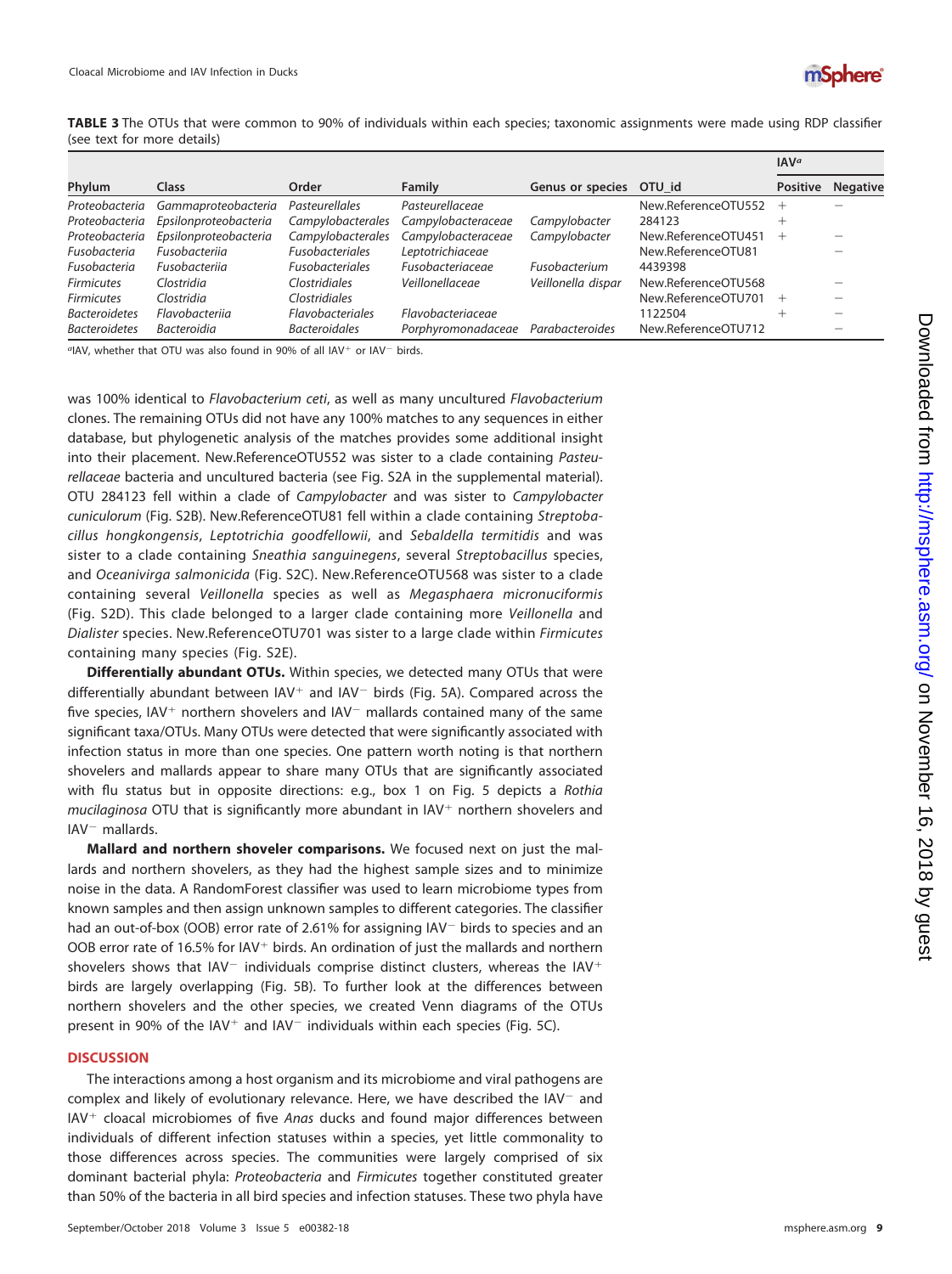

<span id="page-9-0"></span>**FIG 5** Northern shovelers may have unique microbiome differences with respect to IAV infection, relative to the other duck species. (A) Differentially abundant OTUs within each species. Bars indicate individual OTUs belonging to the taxa indicated by the bar at top of the figure, where each column going up indicates an OTU significantly higher in IAV+ birds within a species and columns going down indicate OTUs significantly higher in IAV- birds. Color indicates bird species. Gray bars highlight where an identical OTU was found to be significant in more than one species, with the highest taxonomic resolution of these OTUs numbered and labeled across the bottom. (B) NMDS ordination of Bray-Curtis distances on northern shoveler and mallard samples only. Left panel highlights the IAV- ducks and includes the multivariate t-distributed ellipses; right panel highlights the IAV+ ducks. (C) Venn diagrams of the OTUs found in 90% of the IAV<sup>+</sup> and IAV<sup>-</sup> individuals for mallards and two other species. (Upper) Mallard OTUs compared to northern pintail OTUs, showing that there are some OTUs that overlap in the IAV+/IAV+ region and in the IAV-/IAV- region with no OTUs in the IAV+/IAV- regions. These data meet the expectation that there is a similar infection-based pattern to the OTUs in these two species. (Lower) Mallard OTUs compared to northern shoveler OTUs, showing that none of the previous expectations are met and the IAV+/IAV- regions contain several OTUs.

previously been associated with avian microbiomes, including avian intestinal samples (e.g., references [45](#page-14-14) and [50\)](#page-14-19) and cloacal swabs specifically [\(47,](#page-14-16) [51\)](#page-14-20). Fusobacteria, Actinobacteria, Tenericutes, and Bacteroidetes were the other dominant phyla.

The IAV $-$  and IAV $+$  birds within each species showed dramatically different microbial community composition [\(Fig. 3A\)](#page-5-0). Within each species, infection status explained mSphere®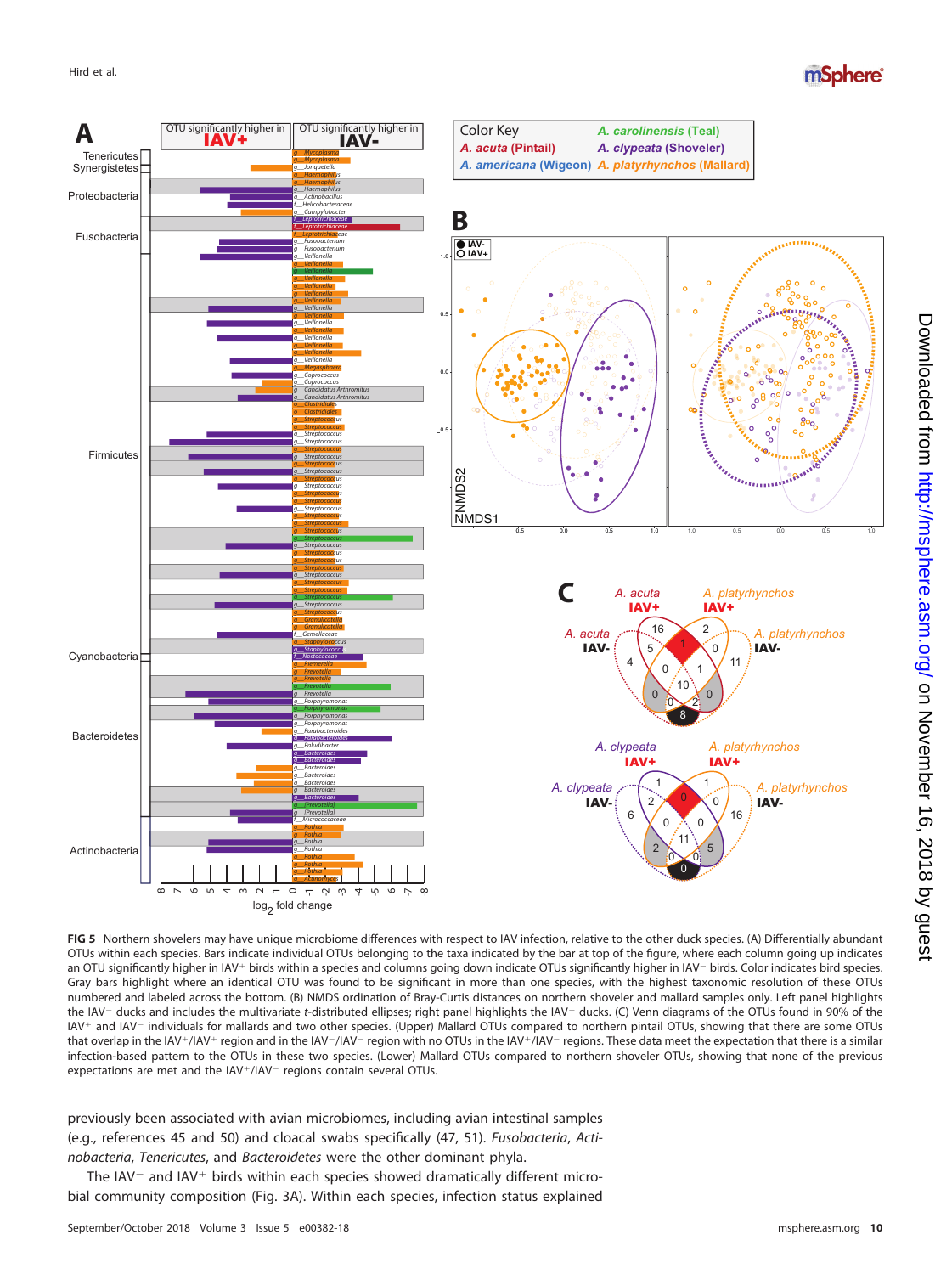between 4 and 7% of the microbiome community variation (P values  $<$  0.017). Analysis of all birds together showed that infection status explained 1.29% of the variation  $(P = 0.001)$ ; however, when mallards were removed due to suspicion that their large sample size might be affecting the significance of the tests, infection status continued to have a small ( $R^2 = 1.66\%$ ) but significant ( $P = 0.001$ ) association. There were no within-species differences between  $IAV^-$  and  $IAV^+$  individuals that are shared across all five species. For example, alpha diversity is significantly lower in the IAV $^+$  individuals for mallards and green-winged teals, whereas no significant difference was found for the other three species. In fact, there was a nonsignificant increase in alpha diversity in the IAV - northern shovelers.

Northern shovelers, who are the only filter feeders in the data set, appeared to show an opposite signal relative to the other ducks in a variety of metrics. For example, Fusobacteria were higher in the  $IAV<sup>+</sup>$  individuals within each species except the northern shovelers and many of the OTUs that were significantly higher in one infection status in northern shovelers showed the opposite infection status in the other species. When we compared just the mallards and the northern shovelers, the  $IAV^-$  individuals from both species were distinct, whereas the IAV<sup>+</sup> individuals were largely overlapping. This was corroborated by the random forest analysis that revealed a higher rate of correct assignment to species in the IAV<sup>-</sup> birds (2.6% error) than the IAV<sup>+</sup> birds (16.5% error). In the data sets including all five species, host species was significant ( $P = 0.001$ ) in both the IAV<sup>-</sup> ( $R^2 = 10.2\%$ ) and IAV<sup>+</sup> data sets ( $R^2 = 3.7\%$ ); however, removal of the mallards caused the effect size in IAV<sup>-</sup> birds to decrease to 8.5% ( $P = 0.001$ ) and in the IAV<sup>+</sup> data set to increase ( $R^2 = 8.9%$ ) and become nonsignificant ( $P = 0.048$ ). We take this to mean that mallards may have been driving the species signal in the  $IAV<sup>+</sup>$  data set and that there is a much stronger species-level association in the microbiome of IAV individuals.

In addition to the infection status and host species being significantly associated with the metadata, sampling locality ( $R^2 = 5.1\%$ ) and time (season and year,  $R^2 = 7.5\%$ ) were all significantly associated with the microbiomes ( $P = 0.001$ ) and remained significant even after removal of the mallards (although effect sizes decreased by  $\sim$ 1%, [Table 2\)](#page-7-0). This is unsurprising, given the strong *a priori* correlations between IAV subtype, season and year sampled, and host species collected at the various localities, as well as the known interactions between these variables, e.g., references [6](#page-13-5) , [11](#page-13-10) , [27,](#page-13-25) and [38\)](#page-14-7), including specifically in mallards [\(52\)](#page-14-21). Sampling locality can be more important thant ecology or phylogeny for shaping the avian microbiome [\(45\)](#page-14-14), and we may be seeing this in the ducks as well. When we analyzed three species with both infection statuses from a single locality [\(Fig. 6\)](#page-11-0), species had both the highest effect size (6.89%) and the lowest P value (0.001). Season/year that the samples were collected had the next highest effect size (5.75%,  $P = 0.12$ ); IAV infection status had the lowest effect size (2.93%) and a low P value ( $P = 0.006$ ).

The significance of IAV subtype on the microbiome remains unknown; our data set contained 36 IAV subtypes, with generally low sample sizes for any single HA or NA subtype. Additionally, the subtypes were correlated to sampling site, time of collection, and species. However, HA subtype, NA subtype, and HA-NA subtype were all significantly associated with the microbiome in the full data set, with subtype (HANA) showing an effect size of 25% in the IAV<sup>+</sup> birds ( $P = 0.001$ ). The significance of all three rose to greater than 0.13, though, when the mallards were removed. Subtypes were not significantly correlated with the microbiome within any of the species except the mallard (HA, NA, and HANA,  $P = 0.001$ ) and the association between the northern shoveler and the HA subtype ( $P = 0.003$ ). This indicates that HA, NA, and HA-NA subtype may be correlated with the microbiome; however, how significant that association is cannot be established.

Sample size may be essential for determining which metadata are associated with the microbiome across infection statuses—species with larger sample sizes (mallards and northern shovelers) had more categorical data significantly associated with them than the lower-sample-size species [\(Table 2\)](#page-7-0). This is unsurprising, as the complex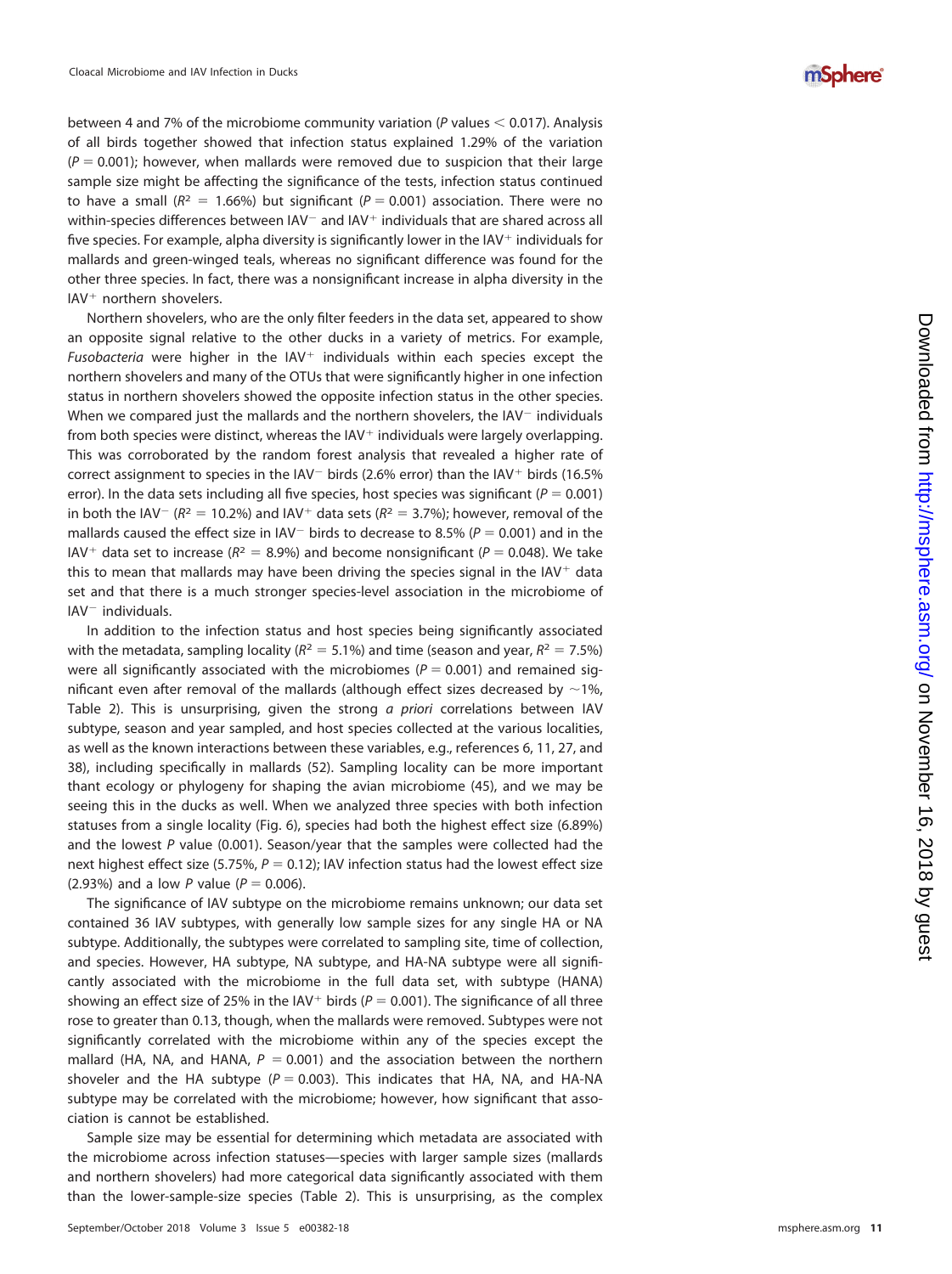



<span id="page-11-0"></span>FIG 6 A single NMDS plot of Bray-Curtis dissimilarity of 16S rRNA gene sequences from cloacal swab of ducks from a single locality. Panels highlight ducks of different species (A), IAV infection status (B), and time collected (C).

interactions between these likely confounded variables make for a challenging statistical problem. We hypothesize that increasing the sample size for green-winged teals, northern pintails, and American wigeons would likely uncover more statistically robust associations between birds and their microbiomes.

Do these data bear on the causative hypotheses? All the data are congruent with the "IAV $\rightarrow$  $\Delta$ MB" hypothesis, particularly the fact that the strength of the host species association is higher in  $IAV^-$  birds than in  $IAV^+$  birds. This implies that there is a species-level microbiome for these duck species that deteriorates during IAV infection. It also implies that over time, ducks may return to their "species state," which is predicted by the "IAV $\rightarrow$  $\triangle$ MB" hypothesis. Our results, however, are also compatible with the " $\Delta$ MB $\rightarrow$ IAV" hypothesis: including all dysbiotic states as one would cause the dispersion of the IAV<sup>+</sup> groups to be large and the IAV<sup>-</sup> groups to be smaller. It may also be true that whom a duck associates with (or is simply near) may influence its likelihood of IAV infection, including the subtype. Mixed species groups may have increased exposure to flu but also have a more similar microbiome. Time series data in these wild reservoir species would be ideal to determine a causative role of IAV on dysbiosis or dysbiosis on IAV susceptibility.

#### **MATERIALS AND METHODS**

**Sampling.** Samples were collected from both living ducks (all mallard samples) and those that were recently deceased (<2 h) (for all other species). Samples were collected via swabs of cloaca. Total number of cloacal swabs for each species were as follows: 31 northern pintails (Anas acuta), 25 American wigeons (Anas americana), 19 green-winged teals (Anas carolinensis), 57 northern shovelers (Anas clypeata), and 168 mallards (Anas platyrhynchos), including the 122 juvenile individuals from the work of Ganz et al. [\(47\)](#page-14-16). Detailed information about the samples is found in [Table 1](#page-3-0) and Table S3. Swabs were placed in separate vials containing 2 ml of ice-cold virus transport medium (VTM; medium 199 with Earle's salts, L-glutamine, and sodium bicarbonate, plus 2 mU/liter penicillin G, 200 mg/liter streptomycin, 2 mU/liter polymyxin B, 250 mg/liter gentamicin, 0.5 mU/liter nystatin, 60 mg/liter ofloxacin, 200 mg/liter sulfamethoxazole, and 0.5% bovine serum albumin V). The samples were transported on ice to the laboratory where they were stored at  $-80^{\circ}$ C. Samples underwent one or more freeze-thaw cycles as aliquots were removed for influenza virus testing prior to microbiome analysis.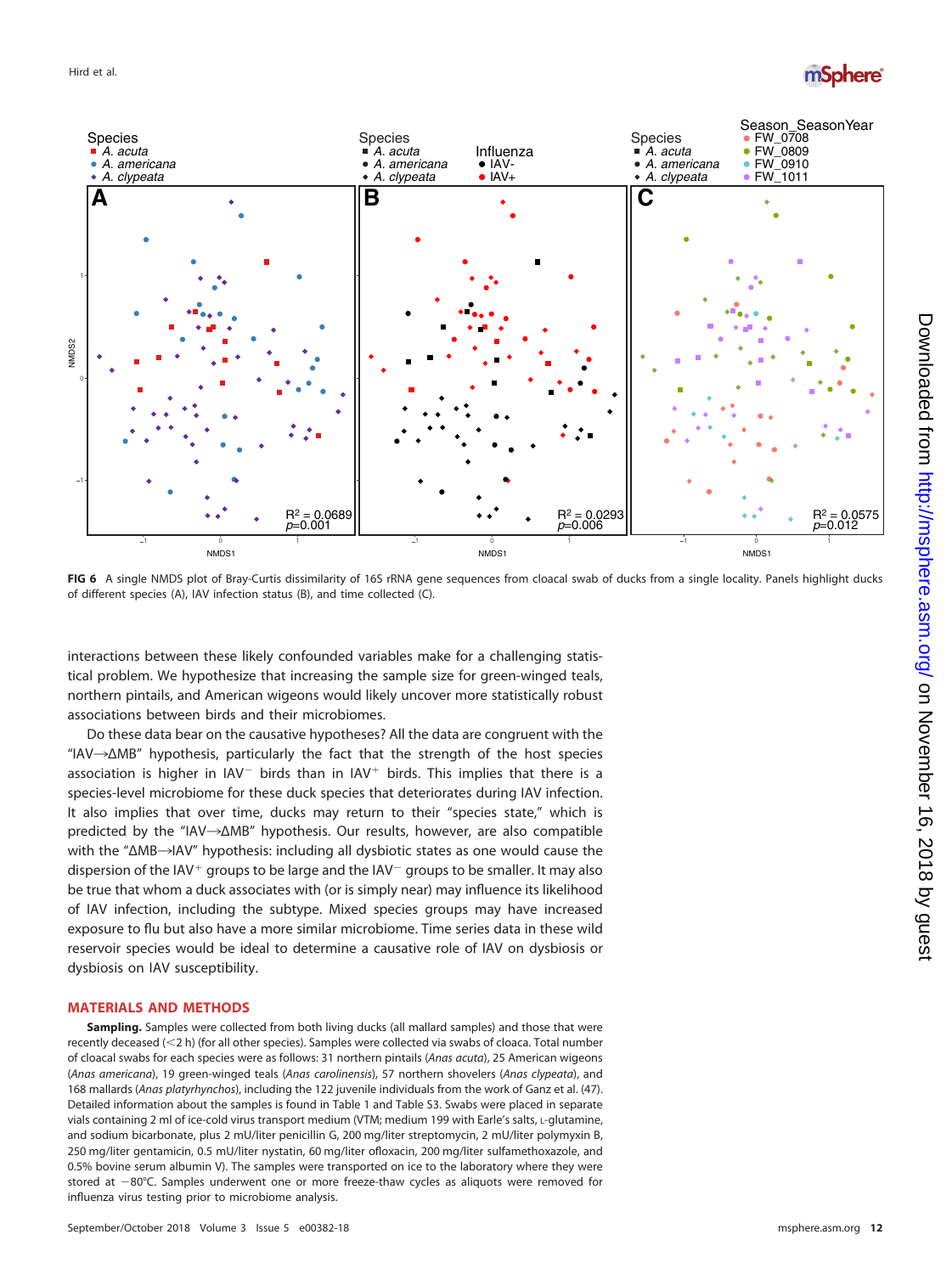**Ethics statement.** All animal research was conducted with the approval of the University of California Davis Animal Care and Use Committee, approval number 19760. The protocols adhere to federal law, specifically the Animal Welfare Act and the Health Research Extension Act of 1985.

**Influenza virus screening and typing.** Samples were screened for the influenza virus matrix gene by RT-PCR, viruses were isolated from matrix-positive samples by egg inoculation, and full genome sequences were generated as described in reference [53.](#page-14-22) Samples were classified as "negative" if they (i) did not yield virus on egg inoculation and (ii) were matrix RT-PCR negative.

**DNA extraction and 16S rRNA gene sequencing.** DNA extraction and sequencing of the V4 region of 16S rRNA genes were performed in the same manner as in reference [47.](#page-14-16) DNA was extracted from cloacal swabs using the Mo Bio PowerSoil 96-well soil DNA isolation kit (Carlsbad, CA). Samples in 96-well plates were incubated at 65°C for ten minutes after addition of C1 solution. Each 96-well plate was then vortexed for 3 min using a plate shaker on high (2,600 rpm), and then the standard kit protocol was followed. After elution, DNA was quantified using Qubit fluorometric quantitation (Invitrogen, South San Francisco, CA). We used nested PCR to amplify and sequence the 16S rRNA gene. DNA was characterized for bacterial diversity based on the V4 region of the16S rRNA gene following the methods of reference [54.](#page-14-23) When possible, 1.0 to 5.0  $\mu$ l of template DNA was used for PCR. However, due to low DNA concentrations for some samples, bacterial DNA was amplified by a two-step PCR enrichment using the primers 27F-YM+3 and 1492R to target V1 to V4 of the 16S rRNA gene [\(55\)](#page-14-24). The 7-fold-degenerate primer 27f-YM+3 is composed of four parts 27f-YM (AGAGTTTGATYMTGGCTCAG), plus one part each of primers specific for the amplification of Bifidobacteriaceae, Borrelia, and Chlamydiales sequences [\(55\)](#page-14-24). For the second PCR, primers used were the bacteria/archaeal primers 515F/806R [\(54\)](#page-14-23) modified by addition of Illumina adaptor and an in-house barcode system (described in reference [56\)](#page-14-25). After amplification. magnetic beads (Agencourt AMPure XP, Beckman Coulter, Indianapolis, IN) were used to clean PCR mixtures. Amplicons were quantified and characterized using Qubit fluorometric quantitation, qPCR, and the Bioanalyzer (Agilent Technologies, Santa Clara, CA) prior to sequencing. Libraries were sequenced using an Illumina MiSeq system, generating 250-bp paired-end amplicon reads. The amplicon data were multiplexed using dual barcode combinations for each sample.

**Data analysis.** We used a custom script (available in a GitHub repository, [https://github.com/gjospin/](https://github.com/gjospin/scripts/blob/master/Demul_trim_prep.pl) [scripts/blob/master/Demul\\_trim\\_prep.pl\)](https://github.com/gjospin/scripts/blob/master/Demul_trim_prep.pl) to assign each pair of reads to their respective samples when parsing the raw data. This script allows for 1-bp difference per barcode. The paired reads were then aligned, and a consensus was computed using FLASH [\(57\)](#page-14-26) with maximum overlap of 120 and a minimum overlap of 70 (other parameters were left as default). The custom script automatically demultiplexes the data into fastg files, executes FLASH, and parses its results to reformat the sequences with appropriate naming conventions for Quantitative Insights in Microbial Ecology (QIIME v.1.9.1 [\[58\]](#page-14-27)) in fasta format; QIIME and the R package phyloseq [\(59\)](#page-14-28) were subsequently used for most analyses.

First, representative operational taxonomic units (OTUs) were chosen by de novo clustering of sequences at the >97% identity level, the taxonomic composition of each cluster was assigned with RDP classifier, and an OTU table was constructed for each sample using QIIME's pick\_otus\_through\_otu\_table.py script. Alpha diversity (observed OTUs, phylogenetic diversity, Chao1) was estimated using the core\_diversity\_analyses.py script. Pairwise distance matrices were constructed for unweighted UniFrac distance [\(60\)](#page-14-29), weighted UniFrac distance, and Bray-Curtis dissimilarity for beta diversity analyses.

Differentially abundant OTUs were inferred using the program DESeq2 [\(61\)](#page-14-30) through the program phyloseq. Each species was analyzed separately for OTUs that were significantly higher (adjusted P value  $<$ 0.001) in either IAV<sup>+</sup> or IAV<sup>-</sup> individuals. Only OTUs with a log fold increase greater than 2 were retained. The R package "randomForest" [\(62\)](#page-14-31) was used to perform machine learning classifications within species and infection statuses.

**Accession number(s).** Sequence data have been uploaded to the NCBI SRA under BioProject ID [PRJNA464410](https://www.ncbi.nlm.nih.gov/bioproject/?term=PRJNA464410) .

#### **SUPPLEMENTAL MATERIAL**

Supplemental material for this article may be found at [https://doi.org/10.1128/](https://doi.org/10.1128/mSphere.00382-18) [mSphere.00382-18](https://doi.org/10.1128/mSphere.00382-18) .

**FIG S1**, PDF file, 0.1 MB. **FIG S2**, PDF file, 0.8 MB. **TABLE S1**, XLSX file, 0.1 MB. **TABLE S2**, XLSX file, 0.03 MB. **TABLE S3**, XLSX file, 0.1 MB.

#### **ACKNOWLEDGMENTS**

We acknowledge Magdalena Plancarte, Winston Vickers, Matt Rolston and Guillaume Jospin for their contributions to this project. We also thank the United States Geological Survey, the California Waterfowl Association, and the California Department of Fish and Wildlife for their cooperation and assistance in sample collection.

This study was supported in part by funding from NIH (CEIRS—HHSN272201400008C and HHSN266200700010C) (W.M.B.) and by a grant to J.A.E. from the Alfred P. Sloan Foundation as part of their "Microbiology of the Built Environment" program. S.M.H.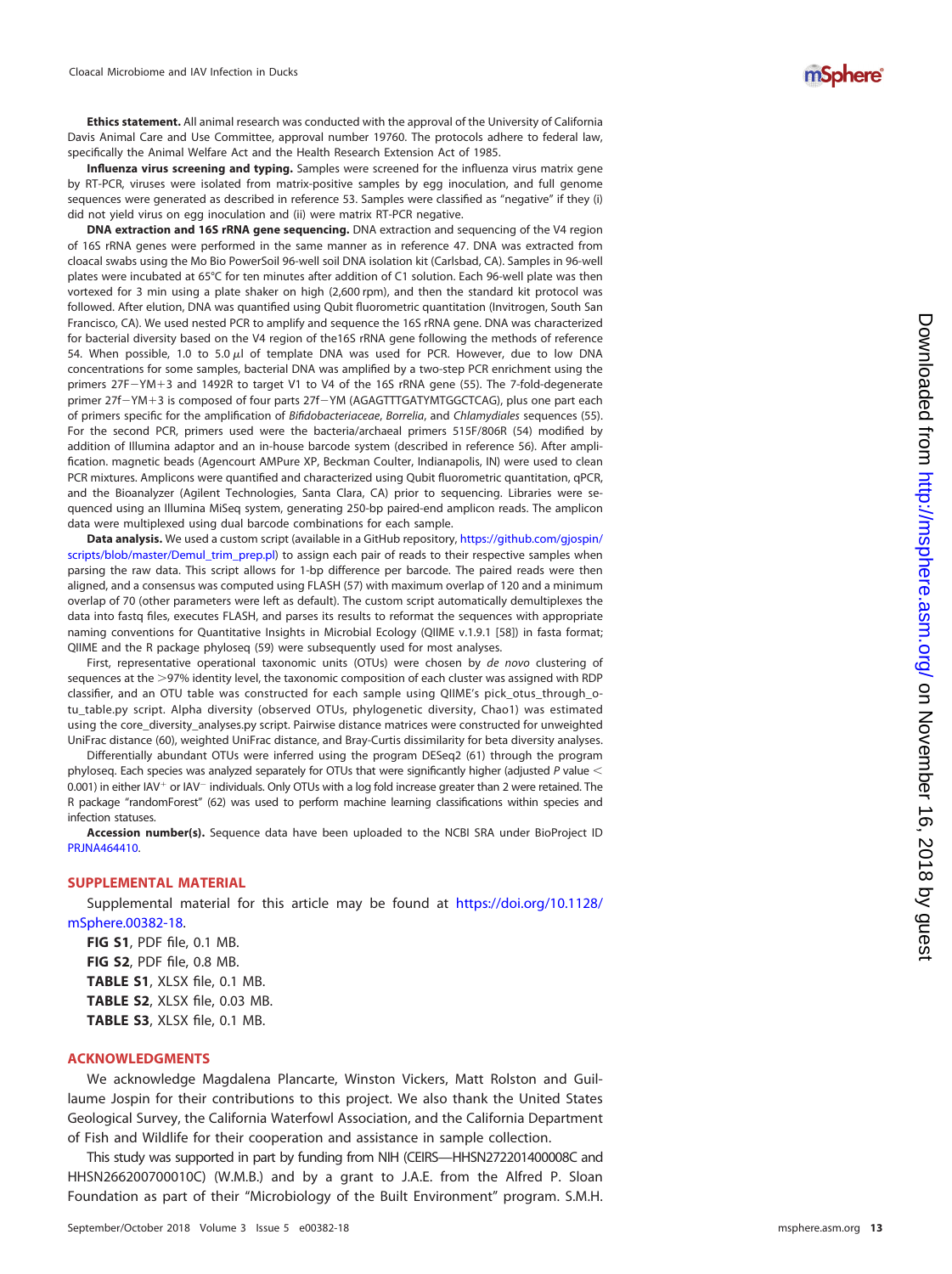Hird et al.



was funded through the UC Davis Chancellor's Postdoctoral Fellowship and startup funds from the University of Connecticut.

We declare a conflict of interest. We declare that H.G. is CEO of a commercial company, AnimalBiome, and that Jonathan Eisen is a scientific advisor to the companies AnimalBiome, Zymo Research, Phylagen, and Indigo Agriculture. This has not altered the motivation for the research, the full and objective presentation of the research, or our adherence to all ASM policies. The research was not funded by any of these companies.

#### <span id="page-13-0"></span>**REFERENCES**

- 1. Sekirov I, Russell SL, Antunes LCM, Finlay BB. 2010. Gut microbiota in health and disease. Physiol Rev 90:859 –904. [https://doi.org/10.1152/](https://doi.org/10.1152/physrev.00045.2009) [physrev.00045.2009.](https://doi.org/10.1152/physrev.00045.2009)
- <span id="page-13-1"></span>2. Zilberman-Schapira G, Zmora N, Itav S, Bashiardes S, Elinav H, Elinav E. 2016. The gut microbiome in human immunodeficiency virus infection. BMC Med 14:83. [https://doi.org/10.1186/s12916-016-0625-3.](https://doi.org/10.1186/s12916-016-0625-3)
- <span id="page-13-2"></span>3. Yildiz S, Mazel-Sanchez B, Kandasamy M, Manicassamy B, Schmolke M. 2018. Influenza A virus infection impacts systemic microbiota dynamics and causes quantitative enteric dysbiosis. Microbiome 6:9. [https://doi](https://doi.org/10.1186/s40168-017-0386-z) [.org/10.1186/s40168-017-0386-z.](https://doi.org/10.1186/s40168-017-0386-z)
- <span id="page-13-3"></span>4. Dubois J, Terrier O, Rosa-Calatrava M. 2014. Influenza viruses and mRNA splicing: doing more with less. mBio 5:e00070-14. [https://doi.org/10](https://doi.org/10.1128/mBio.00070-14) [.1128/mBio.00070-14.](https://doi.org/10.1128/mBio.00070-14)
- <span id="page-13-4"></span>5. Fouchier RAM, Munster V, Wallensten A, Bestebroer TM, Herfst S, Smith D, Rimmelzwaan GF, Olsen B, Osterhaus ADME. 2005. Characterization of a novel influenza A virus hemagglutinin subtype (H16) obtained from black-headed gulls. J Virol 79:2814 –2822. [https://doi.org/10.1128/JVI.79](https://doi.org/10.1128/JVI.79.5.2814-2822.2005) [.5.2814-2822.2005.](https://doi.org/10.1128/JVI.79.5.2814-2822.2005)
- <span id="page-13-5"></span>6. Olsen B, Munster VJ, Wallensten A, Waldenström J, Osterhaus ADME, Fouchier RAM. 2006. Global patterns of influenza A virus in wild birds. Science 312:384 –388. [https://doi.org/10.1126/science.1122438.](https://doi.org/10.1126/science.1122438)
- <span id="page-13-7"></span><span id="page-13-6"></span>7. Webster RG, Bean WJ, Gorman OT, Chambers TM, Kawaoka Y. 1992. Evolution and ecology of influenza A viruses. Microbiol Rev 56:152–179.
- <span id="page-13-8"></span>8. Kida H, Yanagawa R, Matsuoka Y. 1980. Duck influenza lacking evidence of disease signs and immune response. Infect Immun 30:547–553.
- 9. Latorre-Margalef N, Gunnarsson G, Munster VJ, Fouchier RAM, Osterhaus ADME, Elmberg J, Olsen B, Wallensten A, Haemig PD, Fransson T, Brudin L, Waldenström J. 2009. Effects of influenza A virus infection on migrating mallard ducks. Proc Biol Sci 276:1029 –1036. [https://doi.org/10.1098/](https://doi.org/10.1098/rspb.2008.1501) [rspb.2008.1501.](https://doi.org/10.1098/rspb.2008.1501)
- <span id="page-13-9"></span>10. van Gils JA, Munster VJ, Radersma R, Liefhebber D, Fouchier RAM, Klaassen M. 2007. Hampered foraging and migratory performance in swans infected with low-pathogenic avian influenza A virus. PLoS One 2:e184. [https://doi.org/10.1371/journal.pone.0000184.](https://doi.org/10.1371/journal.pone.0000184)
- <span id="page-13-11"></span><span id="page-13-10"></span>11. Alexander DJ. 2000. A review of avian influenza in different bird species. Vet Microbiol 74:3–13. [https://doi.org/10.1016/S0378-1135\(00\)00160-7.](https://doi.org/10.1016/S0378-1135(00)00160-7)
- <span id="page-13-12"></span>12. Short KR, Veldhuis Kroeze EJB, Reperant LA, Richard M, Kuiken T. 2014. Influenza virus and endothelial cells: a species specific relationship. Front Microbiol 5:653. [https://doi.org/10.3389/fmicb.2014.00653.](https://doi.org/10.3389/fmicb.2014.00653)
- 13. Liu J, Xiao H, Lei F, Zhu Q, Qin K, Zhang X-W, Zhang X-L, Zhao D, Wang G, Feng Y, Ma J, Liu W, Wang J, Gao GF. 2005. Highly pathogenic H5N1 influenza virus infection in migratory birds. Science 309:1206. [https://](https://doi.org/10.1126/science.1115273) [doi.org/10.1126/science.1115273.](https://doi.org/10.1126/science.1115273)
- 14. Subbarao K, Klimov A, Katz J, Regnery H, Lim W, Hall H, Perdue M, Swayne D, Bender C, Huang J, Hemphill M, Rowe T, Shaw M, Xu X, Fukuda K, Cox N. 1998. Characterization of an avian influenza A (H5N1) virus isolated from a child with a fatal respiratory illness. Science 279: 393–396. [https://doi.org/10.1126/science.279.5349.393.](https://doi.org/10.1126/science.279.5349.393)
- <span id="page-13-13"></span>15. Li KS, Guan Y, Wang J, Smith GJD, Xu KM, Duan L, Rahardjo AP, Puthavathana P, Buranathai C, Nguyen TD, Estoepangestie ATS, Chaisingh A, Auewarakul P, Long HT, Hanh NTH, Webby RJ, Poon LLM, Chen H, Shortridge KF, Yuen KY, Webster RG, Peiris JSM. 2004. Genesis of a highly pathogenic and potentially pandemic H5N1 influenza virus in eastern Asia. Nature 430:209. [https://doi.org/10.1038/nature02746.](https://doi.org/10.1038/nature02746)
- <span id="page-13-15"></span><span id="page-13-14"></span>16. Chen H, Smith GJD, Zhang SY, Qin K, Wang J, Li KS, Webster RG, Peiris JSM, Guan Y. 2005. Avian flu: H5N1 virus outbreak in migratory waterfowl. Nature 436:191–192. [https://doi.org/10.1038/nature03974.](https://doi.org/10.1038/nature03974)
- 17. Wallensten A, Munster VJ, Elmberg J, Osterhaus ADME, Fouchier RAM, Olsen B. 2005. Multiple gene segment reassortment between Eur-

asian and American lineages of influenza A virus (H6N2) in guillemot (Uria aalge). Arch Virol 150:1685–1692. [https://doi.org/10.1007/](https://doi.org/10.1007/s00705-005-0543-8) [s00705-005-0543-8.](https://doi.org/10.1007/s00705-005-0543-8)

- <span id="page-13-16"></span>18. Pearce JM, Reeves AB, Ramey AM, Hupp JW, Ip HS, Bertram M, Petrula MJ, Scotton BD, Trust KA, Meixell BW, Runstadler JA. 2011. Interspecific exchange of avian influenza virus genes in Alaska: the influence of trans-hemispheric migratory tendency and breeding ground sympatry. Mol Ecol 20:1015–1025. [https://doi.org/10.1111/j.1365-294X](https://doi.org/10.1111/j.1365-294X.2010.04908.x) [.2010.04908.x.](https://doi.org/10.1111/j.1365-294X.2010.04908.x)
- <span id="page-13-17"></span>19. Ramey AM, Pearce JM, Flint PL, Ip HS, Derksen DV, Franson JC, Petrula MJ, Scotton BD, Sowl KM, Wege ML, Trust KA. 2010. Intercontinental reassortment and genomic variation of low pathogenic avian influenza viruses isolated from northern pintails (Anas acuta) in Alaska: examining the evidence through space and time. Virology 401:179 –189. [https://doi](https://doi.org/10.1016/j.virol.2010.02.006) [.org/10.1016/j.virol.2010.02.006.](https://doi.org/10.1016/j.virol.2010.02.006)
- <span id="page-13-18"></span>20. Root JJ, Shriner SA, Ellis JW, VanDalen KK, Sullivan HJ, Franklin AB. 2015. When fur and feather occur together: interclass transmission of avian influenza A virus from mammals to birds through common resources. Sci Rep 5:14354. [https://doi.org/10.1038/srep14354.](https://doi.org/10.1038/srep14354)
- <span id="page-13-19"></span>21. Short KR, Richard M, Verhagen JH, van Riel D, Schrauwen EJA, van den Brand JMA, Mänz B, Bodewes R, Herfst S. 2015. One health, multiple challenges: the inter-species transmission of influenza A virus. One Health 1:1–13. [https://doi.org/10.1016/j.onehlt.2015.03.001.](https://doi.org/10.1016/j.onehlt.2015.03.001)
- <span id="page-13-20"></span>22. Yitbarek A, Weese JS, Alkie TN, Parkinson J, Sharif S. 2018. Influenza A virus subtype H9N2 infection disrupts the composition of intestinal microbiota of chickens. FEMS Microbiol Ecol 94. [https://doi.org/10.1093/](https://doi.org/10.1093/femsec/fix165) [femsec/fix165.](https://doi.org/10.1093/femsec/fix165)
- <span id="page-13-22"></span><span id="page-13-21"></span>23. Naeem K. 2003. The avian influenza H7 N3 outbreak in south central Asia. Avian Dis 47:31–35.
- 24. Jiao P, Song H, Liu X, Song Y, Cui J, Wu S, Ye J, Qu N, Zhang T, Liao M. 2016. Pathogenicity, transmission and antigenic variation of H5N1 highly pathogenic avian influenza viruses. Front Microbiol 7:635. [https://doi](https://doi.org/10.3389/fmicb.2016.00635) [.org/10.3389/fmicb.2016.00635.](https://doi.org/10.3389/fmicb.2016.00635)
- <span id="page-13-23"></span>25. Teo SM, Mok D, Pham K, Kusel M, Serralha M, Troy N, Holt BJ, Hales BJ, Walker ML, Hollams E, Bochkov YA, Grindle K, Johnston SL, Gern JE, Sly PD, Holt PG, Holt KE, Inouye M. 2015. The infant nasopharyngeal microbiome impacts severity of lower respiratory infection and risk of asthma development. Cell Host Microbe 17:704 –715. [https://doi.org/10.1016/j](https://doi.org/10.1016/j.chom.2015.03.008) [.chom.2015.03.008.](https://doi.org/10.1016/j.chom.2015.03.008)
- <span id="page-13-25"></span><span id="page-13-24"></span>26. Hooper LV, Littman DR, Macpherson AJ. 2012. Interactions between the microbiota and the immune system. Science 336:1268 –1273. [https://doi](https://doi.org/10.1126/science.1223490) [.org/10.1126/science.1223490.](https://doi.org/10.1126/science.1223490)
- 27. Munster VJ, Baas C, Lexmond P, Waldenström J, Wallensten A, Fransson T, Rimmelzwaan GF, Beyer WEP, Schutten M, Olsen B, Albert DM, Fouchier RAM. 2007. Spatial, temporal, and species variation in prevalence of influenza A viruses in wild migratory birds. PLoS Pathog 3:e61. [https://doi.org/10.1371/journal.ppat.0030061.](https://doi.org/10.1371/journal.ppat.0030061)
- <span id="page-13-26"></span>28. Reeves AB, Pearce JM, Ramey AM, Meixell BW, Runstadler JA. 2011. Interspecies transmission and limited persistence of low pathogenic avian influenza genomes among Alaska dabbling ducks. Infect Genet Evol 11:2004 –2010. [https://doi.org/10.1016/j.meegid.2011.09.011.](https://doi.org/10.1016/j.meegid.2011.09.011)
- <span id="page-13-27"></span>29. Franklin AB, VanDalen KK, Huyvaert KP. 2011. Avian influenza virus in aquatic environments: an ecological perspective, p 59-72. In Majumdar SK, Brenner FJ, Huffman JE, McLean RG, Panah AI, Pietrobon PJ, Keeler SP, Shive SE (ed), Pandemic influenza viruses: science, surveillance and public health. The Pennsylvania Academy of Science, Philadelphia, PA.
- <span id="page-13-28"></span>30. Hulse-Post DJ, Sturm-Ramirez KM, Humberd J, Seiler P, Govorkova EA, Krauss S, Scholtissek C, Puthavathana P, Buranathai C, Nguyen TD, Long HT, Naipospos TSP, Chen H, Ellis TM, Guan Y, Peiris JSM, Webster RG.